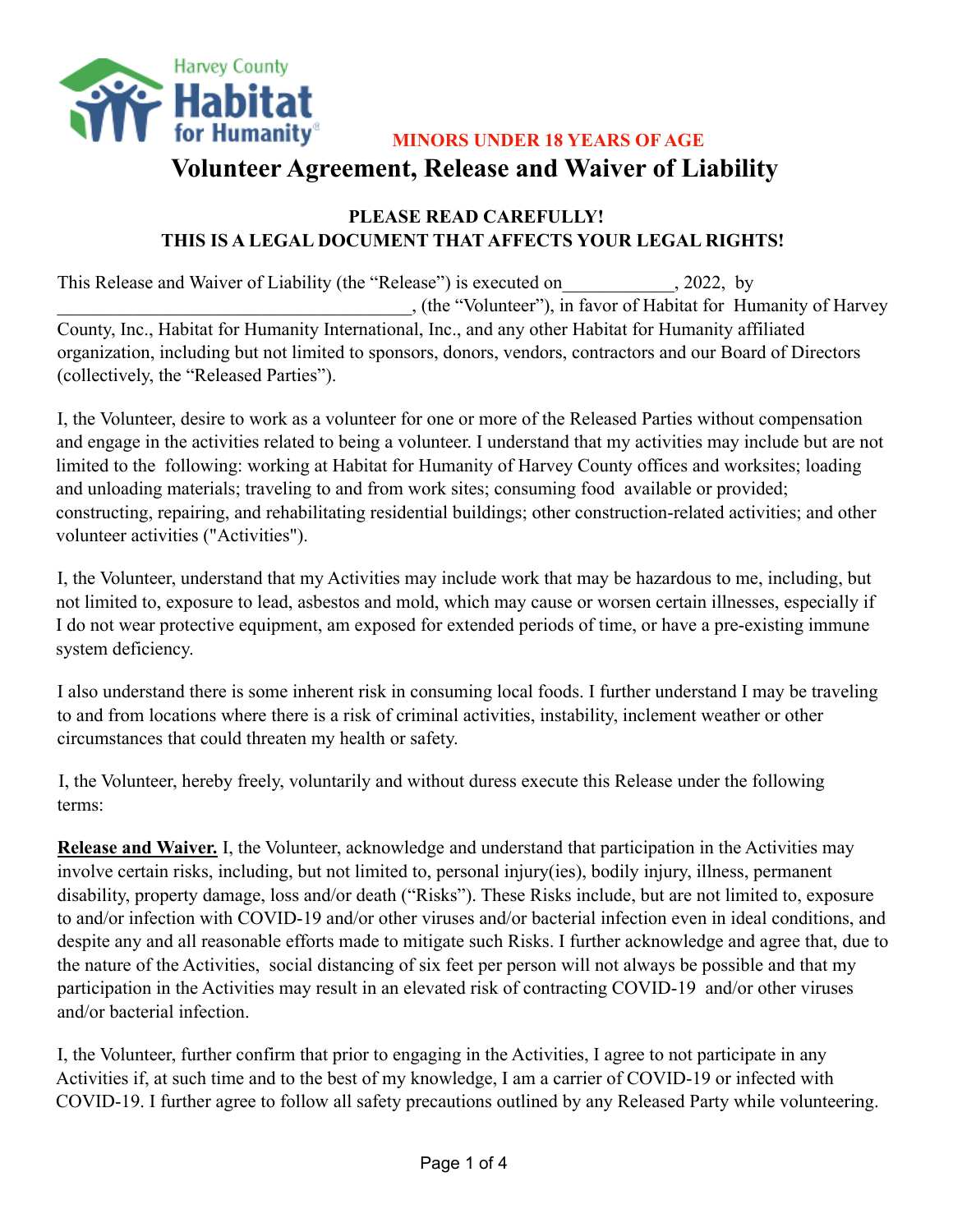In consideration of and in order to be allowed to participate in the Activities, I do hereby release and forever discharge and hold harmless the Released Parties and their successors and assigns from any and all liability, claims, demands, costs and damages of any kind, whether arising from tort, contract or otherwise, which I or my heirs, assigns, next of kin or legal representatives may have or which may hereinafter accrue, arise from, or are in any way related to my Activities with any of the Released Parties, including but not limited to Risks, whether caused wholly or in part by the simple negligence, fault or other misconduct of any of the Released Parties or of other volunteers, other than their intentional or grossly negligent conduct. In addition, the Released Parties shall have the benefit of any future liability protection for businesses as relating to the COVID-19 pandemic passed by any governmental entity to which the Released Parties are subject.

I understand and acknowledge that by signing this Release I knowingly assume the Risks associated with the Activities. I also understand that the Released Parties do not assume any responsibility for or obligation to provide financial assistance or other assistance, including but not limited to medical, health or disability insurance in the event of injury, illness, death or property damage. Regarding any illness or virus, including COVID-19, I, the Volunteer, understand that even if I follow all guidelines for the prevention and handling of any illness or virus, including COVID-19, there is still a risk that I could contract such virus or illness.

*I understand and acknowledge that children under the age of 16 are not allowed on Habitat for Humanity worksites while construction is in progress. While minors between the ages of 16 and 18 may be allowed to participate in some types of build site activities, solely as outlined by the Released Parties, I understand that using power tools, excavation, demolition and similar activities are not permitted for anyone under the age of 18. I agree it is my responsibility to communicate these requirements to any of my minor children who will attend and/or participate in the Activities.*

**Consent to Transportation and Medical Treatment.** I consent to the use of first aid treatment and the use of generic and over-the-counter medications and treatments as directed by manufacturer labels, whether administered by the Released Parties or first aid personnel. In an emergency, I understand the Released Parties may try to contact the individual listed below as an emergency contact. If an emergency contact cannot be reached promptly, I hereby authorize the Released Parties to act as an agent for me to consent to any examination, testing, x-rays, medical, dental or surgical treatment for me as advised by a physician, dentist or other health care provider. This includes, but is not limited to, my assessment, evaluation, medical care and treatment, anesthesia, hospitalization, or other health care treatment or procedure as advised by a physician, dentist or other health care provider. I also authorize the Released Parties to arrange for transportation of me as deemed necessary and appropriate in their discretion. I, the Volunteer, do hereby release, forever discharge and hold harmless the Released Parties from any liability, claim, demand, and action whatsoever brought by me or on my behalf which arises or may hereafter arise on account of any transportation, first aid, assessment, care, treatment, response or service rendered in connection with my Activities with any of the Released Parties.

**Insurance.** I understand that, except as otherwise agreed to by the Released Parties in writing, the Released Parties are under no obligation to provide, carry or maintain health, medical, travel, disability or other insurance coverage for any Volunteer. Each Volunteer is expected and encouraged to obtain his or her own health, medical, travel, disability or other insurance coverage.

I understand that I am and remain responsible for payment of such hospital, physician, ambulance, dental, medical or other services obtained for me or my child. I agree that the Released Parties do not assume any responsibility for the payment of such fees or expenses which may be incurred. If I have health insurance, I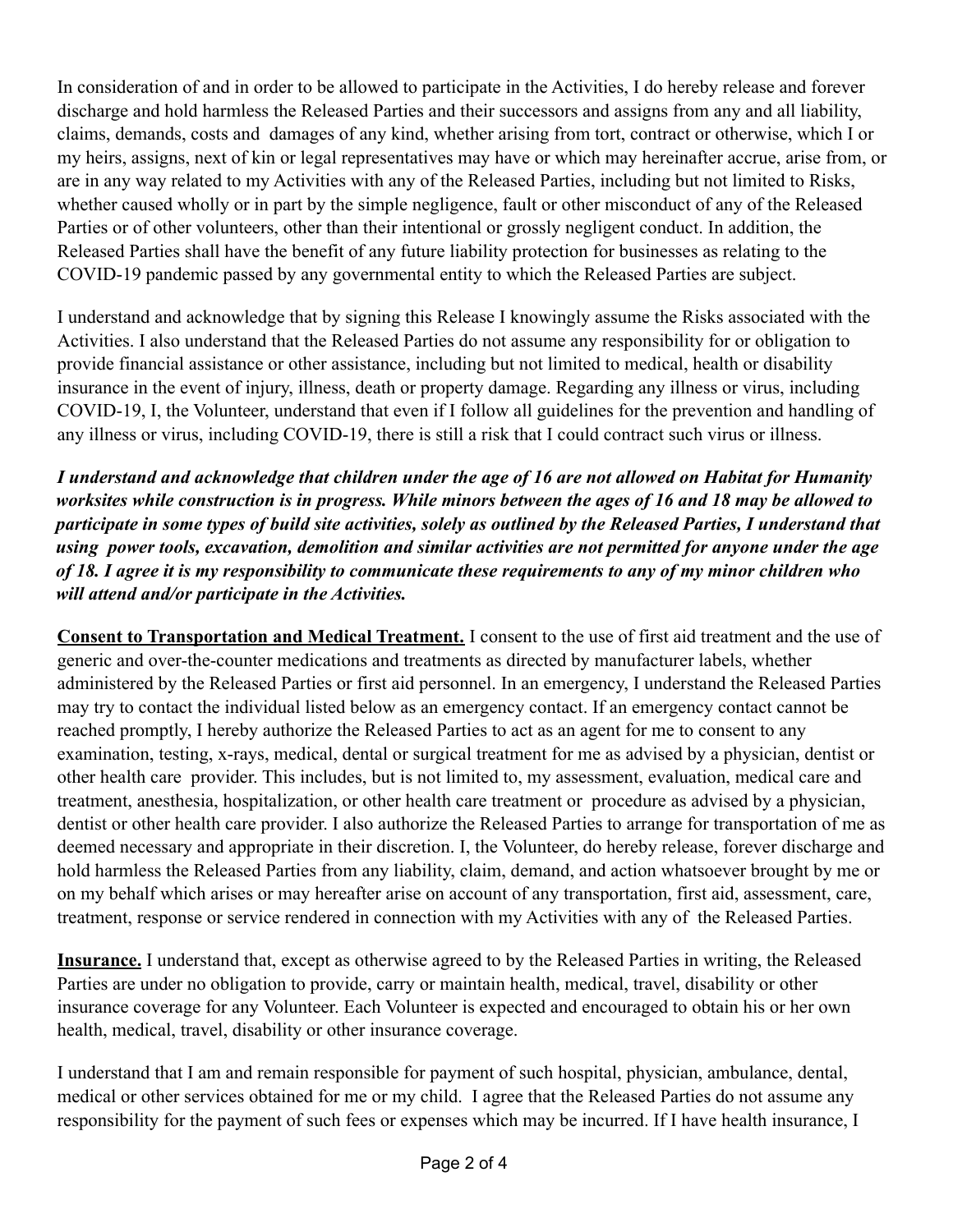understand my personal health insurance is my primary coverage.

**Confidentiality.** I agree that in the course of my participation in the Activities, I may have access to personal and/or health care information of other persons. I agree to maintain the confidentiality of such information, to use such information only as necessary to do my job as a volunteer, and to comply with Habitat for applicable policies regarding such information.

**Photographic/Recording Release.** I hereby grant and convey unto the Released Parties all right, title and interest in any and all photographs and video/audio/ electronic recordings of me, including as to my name, image and voice, made by or on behalf of any of the Released Parties during my Activities with the Released Parties, including, but not limited to, the right to use such materials for any purpose and to any royalties, proceeds or other benefits derived from them. I understand that I will not have any ownership interest in or to such photographs, images and/or recordings, I have not been provided or promised any compensation to me, and I hereby waive any rights, privileges or claims based on any right of publicity, privacy, ownership or any other rights arising, relating to or resulting from the photographs, images and/or recordings. I understand and agree that this paragraph also applies to my minor child(ren) who are volunteering.

**Other.** I expressly agree that this Release is intended to be as broad and inclusive as permitted by state law. I further agree that in the event any clause or provision of this Release is held invalid by any court of competent jurisdiction, the invalidity of such clause or provision shall not otherwise affect the remaining clauses or provisions of this Release, which shall continue to be enforceable. Further, a waiver of a right under this Release by a Released Party does not prevent the exercise of any other right.

I have carefully considered my decision, the benefits and risks involved, and hereby give my informed consent to participate in all volunteer Activities. I have read and understand this Release and Waiver of Liability, I acknowledge that any questions of mine have been answered, and I voluntarily agree to the above provisions. It is my intent to bind my heirs, next of kin, assigns and legal representative.

=========For Volunteers less than 18 years of age======================

If the Volunteer is less than 18 years of age, the parent(s) having legal custody and/or the legal guardian(s) of the Volunteer also hereby release, forever discharge and hold harmless the Released Parties from any liability, claim, demand and action whatsoever brought by such volunteer or on his/her behalf which arises or may hereafter arise on account of the decision by any representative or agent of the Released Parties to exercise the power to transport, administer first aid, and consent to assessment, examination, x-rays, medical, dental, surgical or other such health care treatment as set forth in the Parental Authorization for Treatment of, and Travel With, a Minor Child.

IMPORTANT: If the Volunteer is less than 18 years of age, all parents or guardians must complete the signature section below. If only one parent or guardian signs these forms on behalf of a Volunteer who is under 18 years of age, then the undersigned parent or guardian of the Volunteer hereby covenants, warrants, represents and agrees that he or she is executing these forms on behalf of, and as an agent for, any other individual who may be a parent or guardian of the Volunteer, that he/she is fully authorized to do so, and that by executing such Release and Parental Authorization, the undersigned is binding himself/herself, the Volunteer, and any other parent or guardian of the Volunteer, and all of their heirs, next of kin, assigns, and legal representatives to such Release and Parental Authorization.